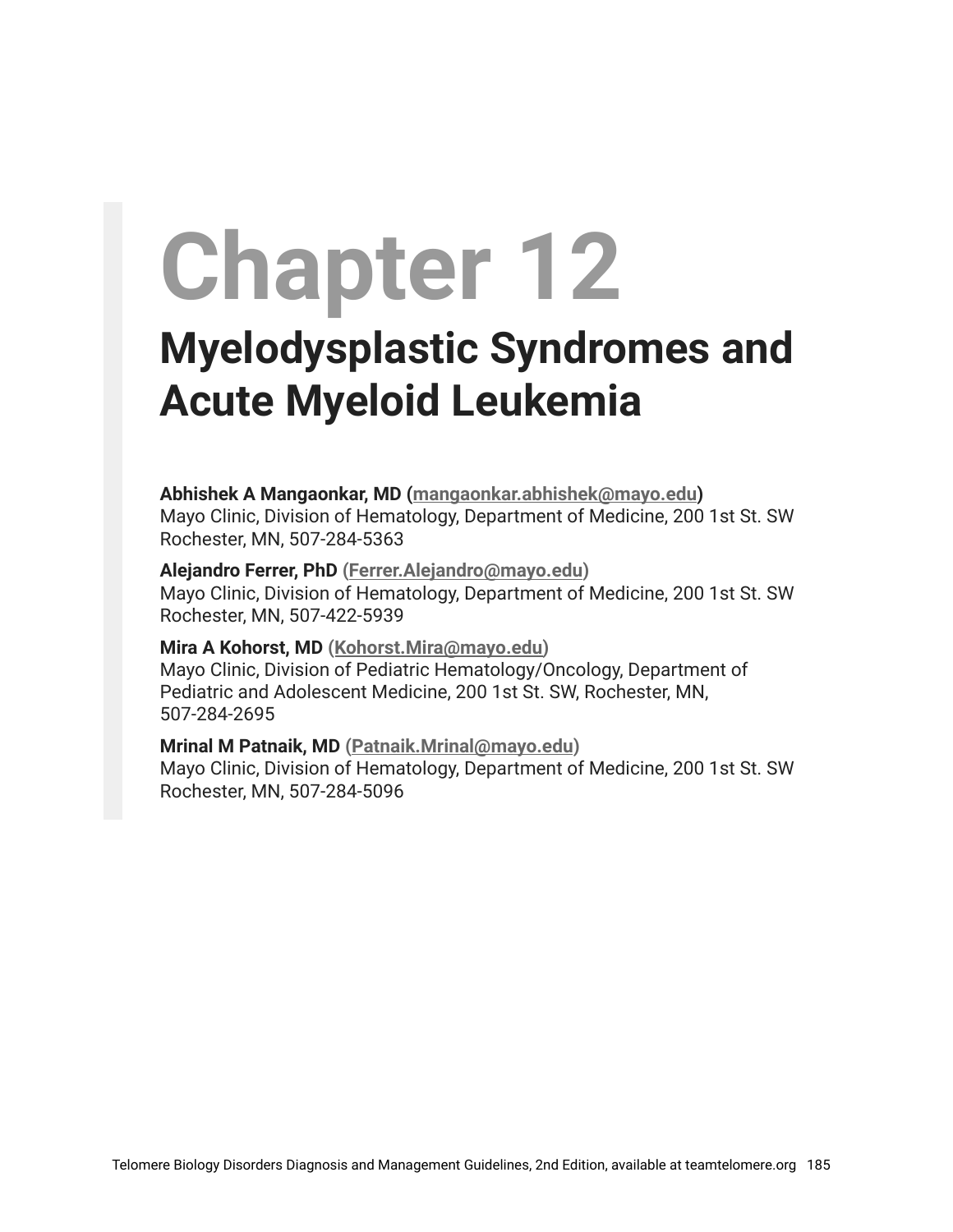#### **Introduction**

Telomere biology disorders (TBDs), specifically disorders associated with short telomeres such as dyskeratosis congenita (DC) are cancer prone conditions. Among these cancers, there is a significantly increased risk of myeloid neoplasms such as myelodysplastic syndromes (MDS) and acute myeloid leukemia (AML). DC/TBD patients who develop MDS/AML need specialized management with unique clinical considerations. In this chapter, we will review MDS/AML in TBDs with a focus on clinical management in adults.

#### **Background**

Telomere biology disorders (TBDs), specifically disorders associated with short telomeres such as dyskeratosis congenita (DC) are cancer prone conditions (see also Chapter 9, Solid Tumors). Studies from the National Cancer Institute (NCI) and Johns Hopkins University have indicated an overall incidence of cancer in patients with TBDs to be around 10% [1-3]. Among these cancers, there is a significantly increased risk of myeloid neoplasms such as myelodysplastic syndromes (MDS) and acute myeloid leukemia (AML), as well as squamous cell carcinomas of the head and neck [1].

Telomere length regulation is very tightly regulated in all cells (see also Chapter 2, Why Telomeres Matter). The overall increased frequency of cancer in TBDs is somewhat inconsistent with the theory that telomere shortening-induced replicative senescence and senescence-independent autophagy are mechanisms of tumor suppression [4, 5]. There are several studies in support of the hypothesis that telomere shortening offers protection against neoplastic transformation. Cancers such as malignant melanoma,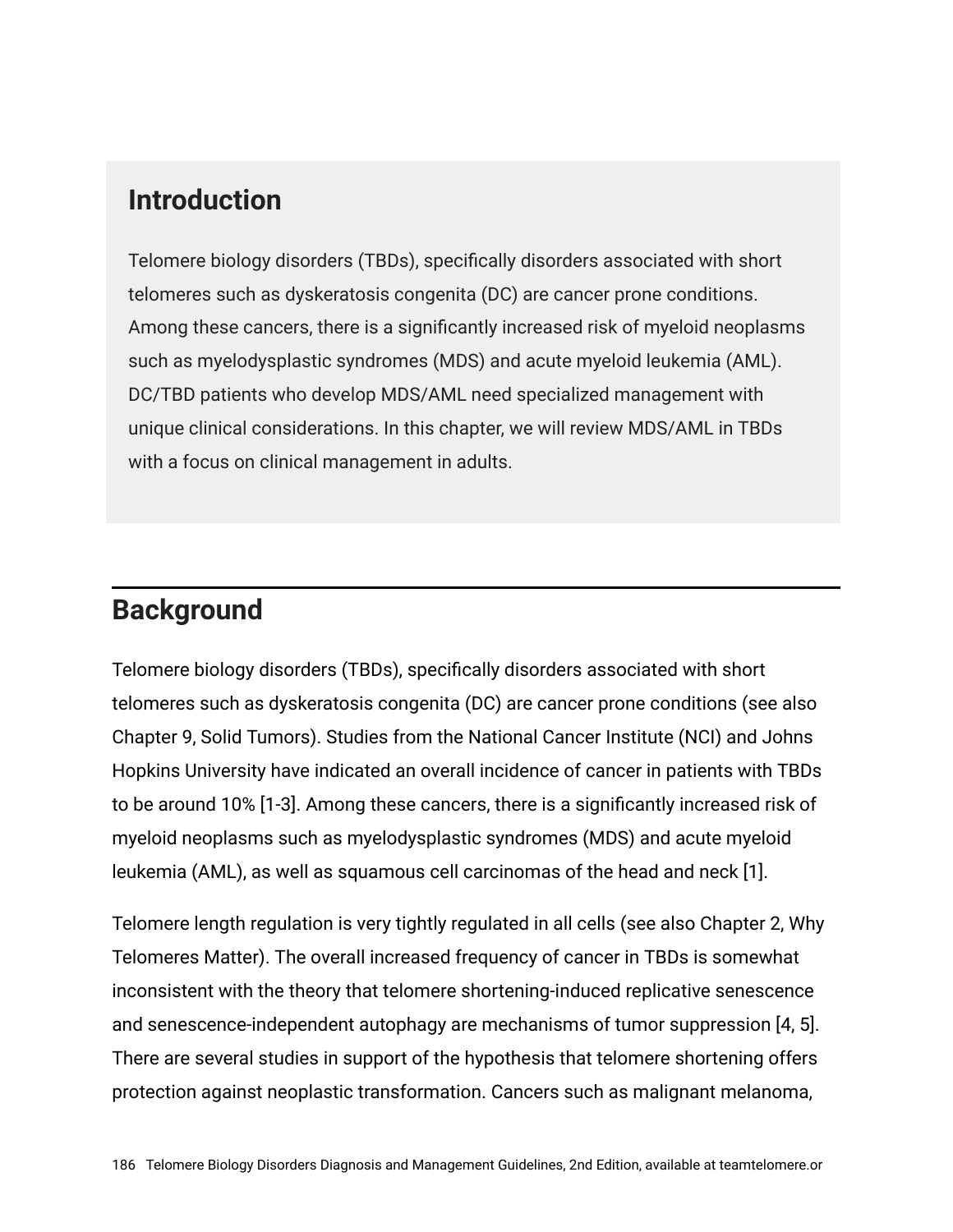chronic lymphocytic leukemia [6-9] have been associated with "long telomere" states, and myeloproliferative neoplasms are associated with *TERT* polymorphisms which elongate leukocyte telomeres [10]. Additionally, targeting the telomerase enzyme in myelofibrosis has shown some efficacy in cancer treatment [11]. However, there are some noteworthy exceptions to this hypothesis. Firstly, loss of tumor suppressor mechanisms such as *p53-p21* or *p16-pRB-*mediated DNA repair can induce genetic instability in cells with critically short telomeres, and thereby induce neoplastic transformation [4]. Additionally, emergence of clonal hematopoiesis in the hematopoietic compartment (one of the sites where telomerase is most active) can confer a fitness advantage to mutant clones on the background of accelerated stem cell pool depletion and can result in evolution of MDS and/or AML through serial acquisition of additional somatic variants [3, 12]. Recent work has shown that telomere erosion leads to formation of unstable dicentric chromosomes and chromosomal crisis, a phenomenon called "chromothripsis" or "Kataegis", which is commonly associated with MDS/AML [13]. Another potential mechanism is adaptive immune dysregulation in TBDs [14], which has been shown to accelerate clonal evolution in other contexts [15]. These studies highlight both stem-cell intrinsic and extrinsic impact of telomere dysfunction in the development of MDS/AML.

Due to the unique nature of TBDs, affected individuals who develop MDS/AML need specialized management with unique clinical considerations. In recognition of this unique entity, the recent iteration of the World Health Organization classifies MDS/AML associated with TBDs as a separate entity under "myeloid neoplasms with germline predisposition and other organ dysfunction" [16]. In this chapter, we will review MDS/AML in TBDs with a focus on clinical management in adults. For practical purposes, MDS and AML are grouped together as 'myeloid neoplasms', and their precursor states such as clonal hematopoiesis and clonal cytopenias of undetermined significance (CCUS) are defined as in Table 1 [12, 16]. Since this is an emerging area, there is limited evidence for TBD-specific clinical decision-making. In describing our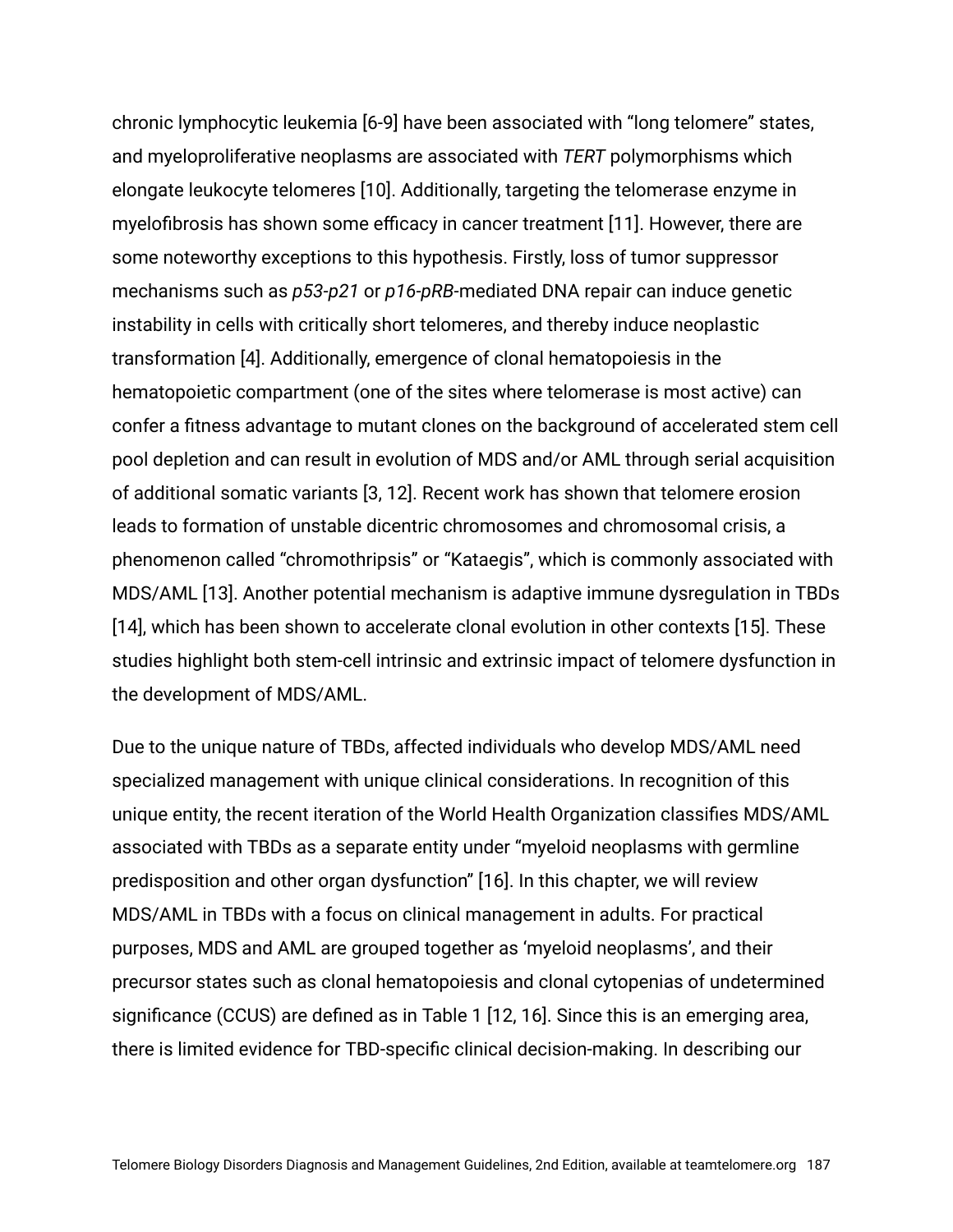recommendations, we clarify the level and grade of recommendation as outlined in Table 2, adapted from reference [17].

| <b>Clonal hematopoiesis (CH)</b>                                   | Somatic pathogenic variants associated with<br>hematologic malignancy in hematopoietic cells at a<br>variant allele frequency of $\geq$ 2% in the absence of<br>cytopenias and without any other diagnostic criteria<br>for hematologic malignancy. |
|--------------------------------------------------------------------|-----------------------------------------------------------------------------------------------------------------------------------------------------------------------------------------------------------------------------------------------------|
| <b>Clonal cytopenias of</b><br>undetermined significance<br>(CCUS) | CH plus cytopenia in one or more lineages.                                                                                                                                                                                                          |
| <b>Myelodysplastic syndromes</b><br>(MDS)                          | Group of clonal hematopoietic stem cell disorders<br>characterized by cytopenias, bone marrow biopsy<br>showing dysplasia in >10% in one or more myeloid<br>lineage, and <20% blasts in bone marrow aspirate.                                       |
| Acute myeloid leukemia<br>(AML)                                    | >20% blasts in peripheral blood or bone marrow<br>aspirate.                                                                                                                                                                                         |

**Table 1:** Terminology used to describe various types of myeloid conditions.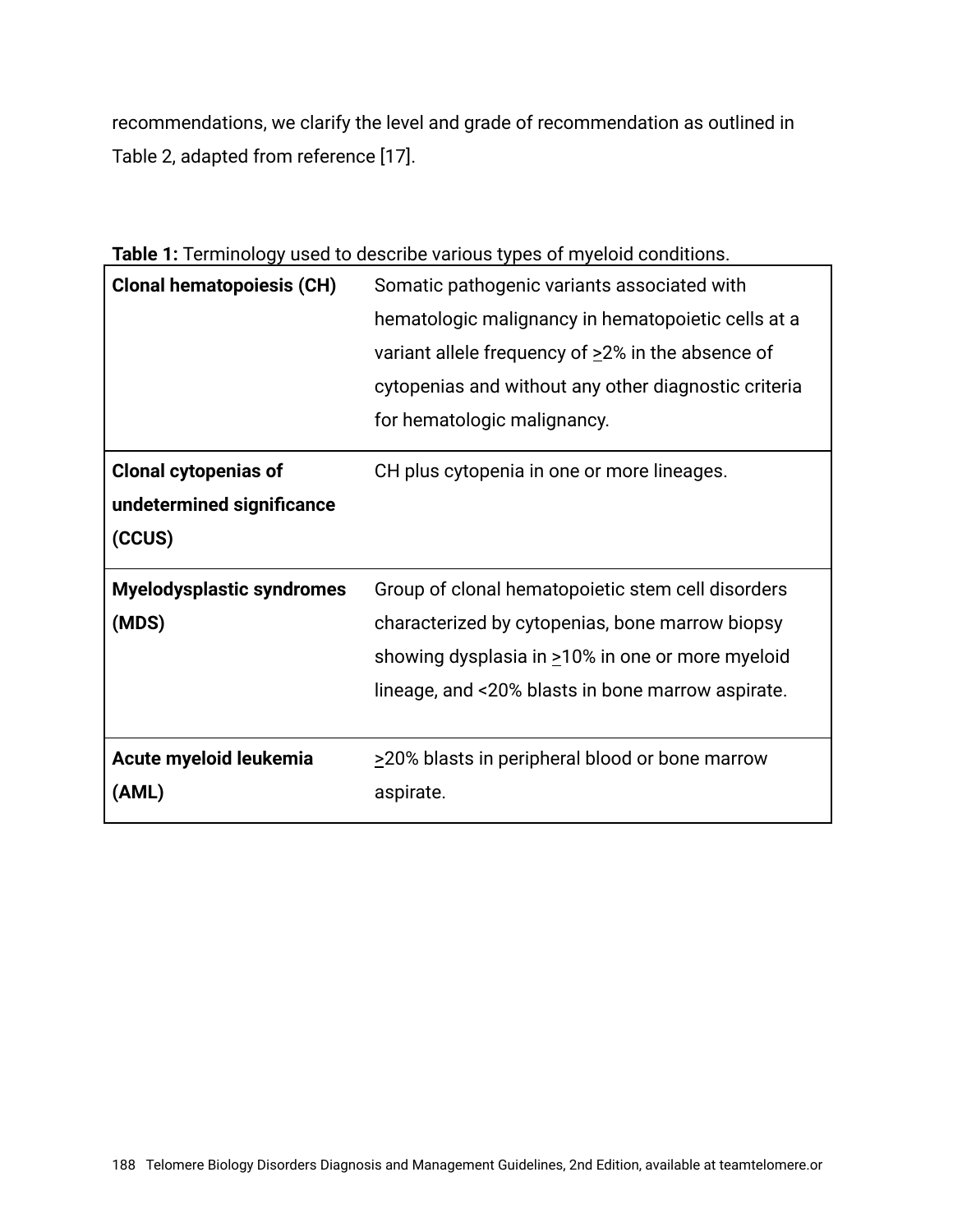**Table 2:** Levels and grades of evidence used in this chapter.

| <b>Level of evidence</b>        |                                                                                                                                                                                  |
|---------------------------------|----------------------------------------------------------------------------------------------------------------------------------------------------------------------------------|
| Type I                          | Evidence obtained from meta-analysis of multiple, well-designed,<br>controlled studies. Randomized trials with low false-positive and low<br>false-negative errors (high power). |
| Type II                         | Evidence obtained from at least one well-designed experimental study.                                                                                                            |
| Type III                        | Evidence obtained from well-designed, quasi-experimental studies such as<br>non-randomized, controlled single-group, pre-post, cohort, time, or<br>matched case-control series.  |
| Type IV                         | Evidence from well-designed, nonexperimental studies such as<br>comparative and correlational descriptive and case studies.                                                      |
| Type V                          | Evidence from case reports and clinical examples.                                                                                                                                |
| <b>Grade for recommendation</b> |                                                                                                                                                                                  |
| A                               | There is evidence of type I or consistent findings from multiple studies of<br>types II, III, or IV.                                                                             |
| B                               | There is evidence of types II, III, or IV and findings are generally consistent.                                                                                                 |
| С                               | There is evidence of types II, III, or IV but findings are inconsistent.                                                                                                         |

## **Incidence**

In the NCI cohort of individuals with DC/TBD with a 15-year follow-up, the overall incidence of cancer was 10%; 3% for AML and 11% for MDS. The authors also calculated an observed-to-expected (O/E) incidence ratio based on data from Surveillance, Epidemiology, and End Results after adjustment for age, sex, race and birth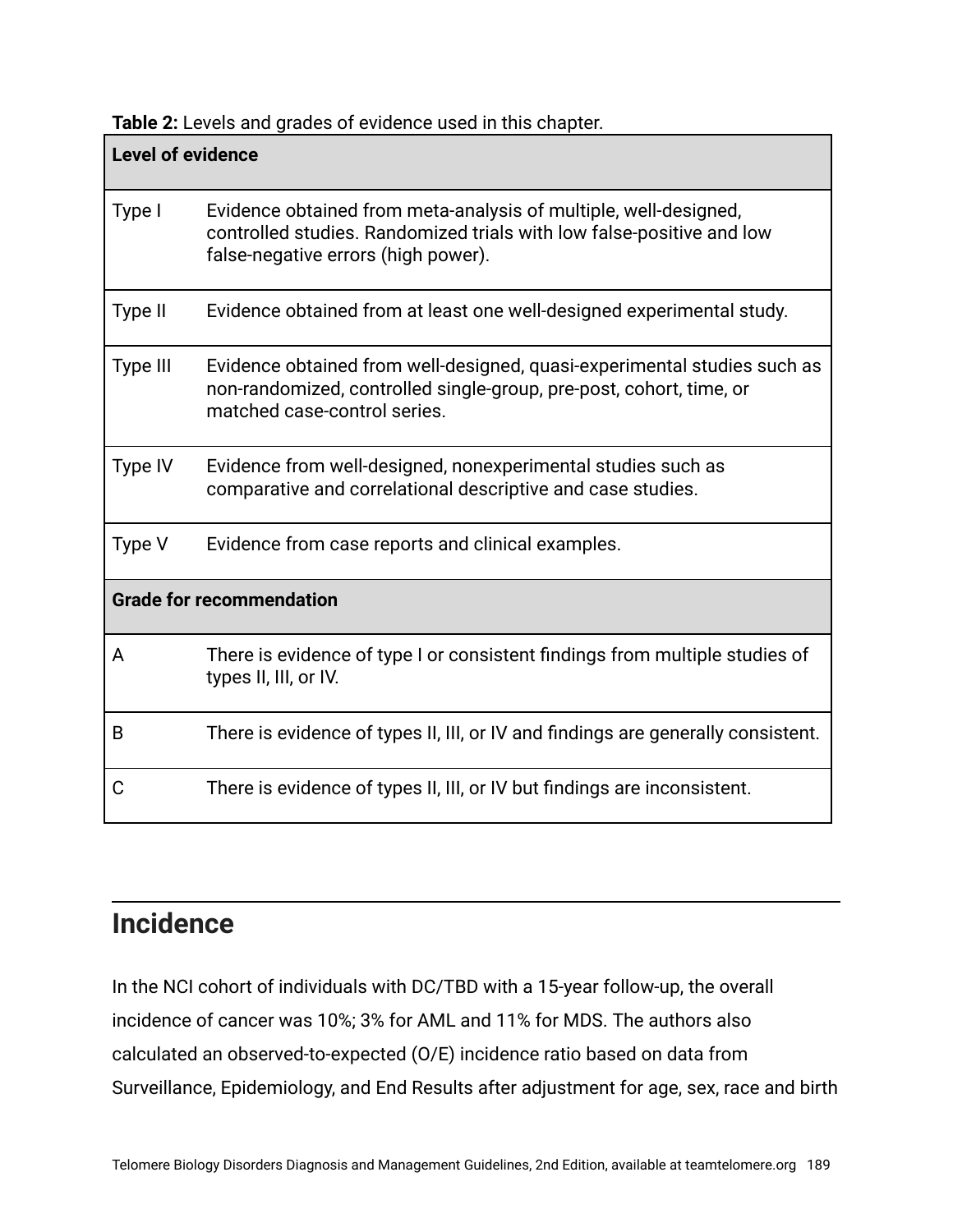cohort. The O/E ratio was 578 for MDS and 73 for AML, while the overall cancer ratio was 4.2 [1]. This suggests that MDS and AML are among the most frequent cancers in DC patients, along with head and neck squamous cell cancers. Further, the median age of presentation for any cancer is approximately 38 (range: 18-63) years; 40 (range: 28-56) years for AML, and 31 (4-73) years for MDS [1]. The median age of presentation in the Johns Hopkins University cohort was higher at 53 (range: 12-71) years [3]. In both datasets, the age-at-onset is younger than expected in the general population.

#### **Genetic Patterns**

TBDs are characterized by a unique constellation of multisystemic clinical features such as nail dystrophy, skin pigmentation, oral leukoplakia, bone marrow failure, and/or pulmonary or hepatic fibrosis [18, 19]. Late or adult onset TBDs are often associated with *TERT* and *TERC* heterozygous variants, predominantly presenting with bone marrow failure, idiopathic pulmonary fibrosis, or hepatic disease without the classical DC-associated findings. Individuals with *RTEL1* or *PARN* heterozygous variants seem to present with bone marrow failure less frequently. With respect to MDS/AML, an association with specific germline telomere biology gene pathogenic variants has not been found, which suggests that short telomeres rather than gene-specific impairment may be the main driver of leukemogenesis in these individuals [1]. Larger cohorts are needed to further clarify whether any specific germline telomere gene defect is associated with a higher risk of MDS/AML development, and whether that risk is independent of the two common genetic variants (single nucleotide variants or SNPs, rs2853669 and rs2736100) in *TERT* that may be associated with AML [20, 21].

Clonal evolution and MDS/AML in TBDs are often characterized by acquired monosomy 7, but also trisomy 8, similar to other germline bone marrow failure syndromes [19, 22]. In conventional clinical practice, monosomy 7 is considered a "high risk" abnormality predicting a poor prognosis. Despite these specific abnormal cytogenetic associations, a study showed that the mutational spectrum of TBD-associated MDS/AML is not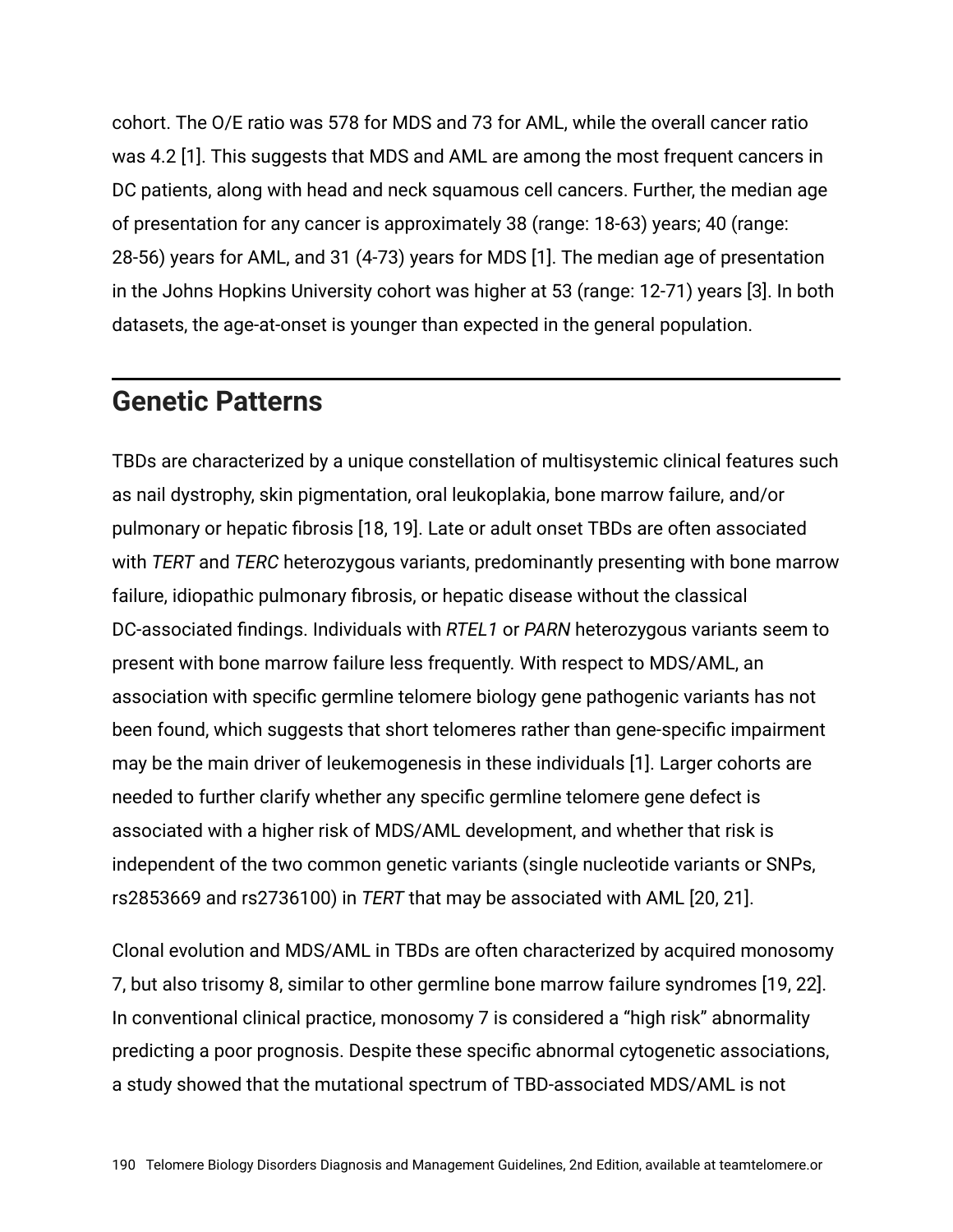significantly different from an unselected population of MDS/AML patients, although the sampled cohort had a relatively small sample size [3]. The somatic mutations include epigenetic regulators (*DNMT3A, TET2, ASXL1*), splicing factor variants (*SF3B1, U2AF1*), DNA repair (*TP53, ATM*), transcription factors (*BCORL1, ETV6, RUNX1*) and cell signaling (*CBL, GNAS* and *MPL*).

It is also worth noting that the rate of clonal hematopoiesis (precursor to MDS/AML) was about three times higher in TBD patients compared with healthy individuals [3]. This suggests that evaluation for CH may identify TBD patients at higher risk of MDS/AML development and should be prospectively studied as a future screening strategy.

## **Screening**

In the absence of prospective data, it is not known whether it is appropriate to screen for MDS/AML, what tools to use for screening, and what is the appropriate age to start the screening in TBD patients. As mentioned above, the reported median ages of AML and MDS presentation in adult patients with TBDs range from 40-52 years. Our approach is to selectively consider screening for MDS/AML in patients <40 years in patients by following blood counts over time. In patients > 40 years of age with a documented germline telomere gene variant and short telomeres, we recommend that patients should be screened for clonal evolution through annual bone marrow exam (type IV level of evidence, grade B recommendation). An alternative screening approach is to annually test peripheral blood for myeloid-specific gene variants; however, diagnostic utility is not established, and thus reimbursement from insurance agencies may pose a challenge (type V level of evidence, grade C recommendation). Significant family history of MDS/AML in two or more first or second relatives, and their ages of presentation may provide individualized guidance on screening. Genetic anticipation, that is, occurrence of phenotype at an earlier age when compared to the previous generation due to inheritance of both the telomere gene related mutation and short telomeres, can occur in TBDs and should be considered when making these decisions.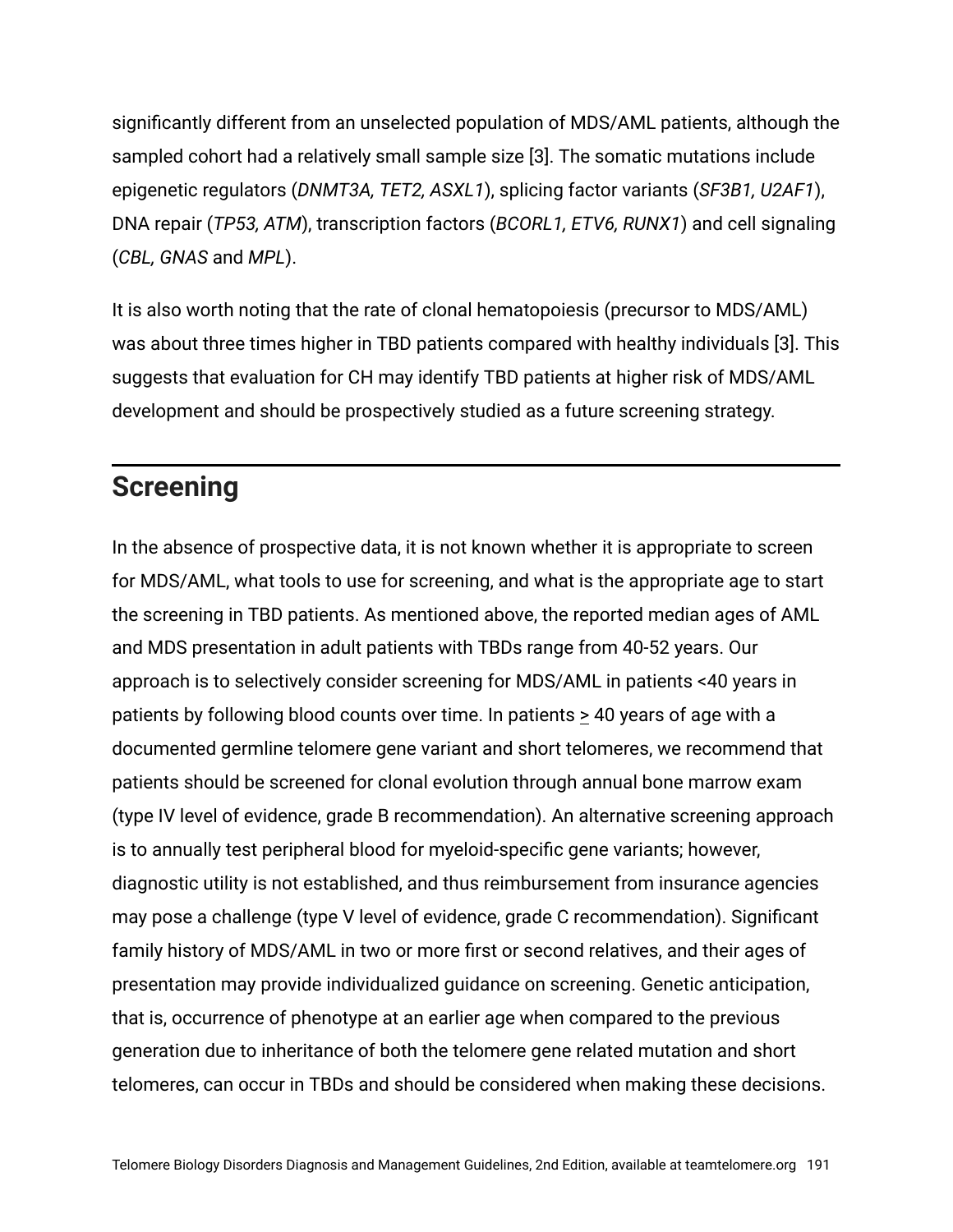Although there is lack of evidence for either approach (type V level of evidence), we recommend screening because the appearance of clonal evolution may prompt a time-sensitive preparation for allogeneic hematopoietic cell transplantation (HCT) (grade B recommendation) (see also Chapter 13, Hematopoietic Stem Cell Transplantation). Further, the type of allogeneic HCT, including the choice of donor and conditioning regimen, varies and may need to be different for patients with or without clonal evolution [24, 25]. To be specific, TBD patients without clonal evolution may benefit from a conditioning regimen with lower doses of alkylator or total body irradiation and preferably, a total body irradiation-free and alkylator-free regimen which is currently under clinical trial investigation (NCT#01659606). However, appearance of clonal evolution and MDS/AML may necessitate intensification of the conditioning regimen which can lead to increased toxicity in TBD patients [26]. The specific types of cytotoxic therapies used in the treatment of MDS/AML associated with short telomeres are discussed below, both in the HCT and non-HCT setting. The advent of venetoclax plus hypomethylating agent therapy in AML therapy is promising as it offers a relatively less intense alternative without compromising efficacy significantly, but this needs to be studied in patients with TBDs [27].

#### **Management**

#### Initial Therapy

The initial therapy of MDS/AML in patients with TBDs is not well studied and needs to be individualized to the patient. Toxicity from conventional cytotoxic chemotherapy containing anthracycline and cytarabine may be excessive given the short telomere-associated hypersensitivity of rapidly dividing cells to total body irradiation and alkylator chemotherapy [26]. Similar patterns of excess total body irradiation and alkylator chemotherapy-associated toxicity, in particular, delayed count recovery and mucositis, have been described in other germline bone marrow failure syndromes such as Fanconi anemia [28] and Shwachman-Diamond Syndrome [29]. Additionally,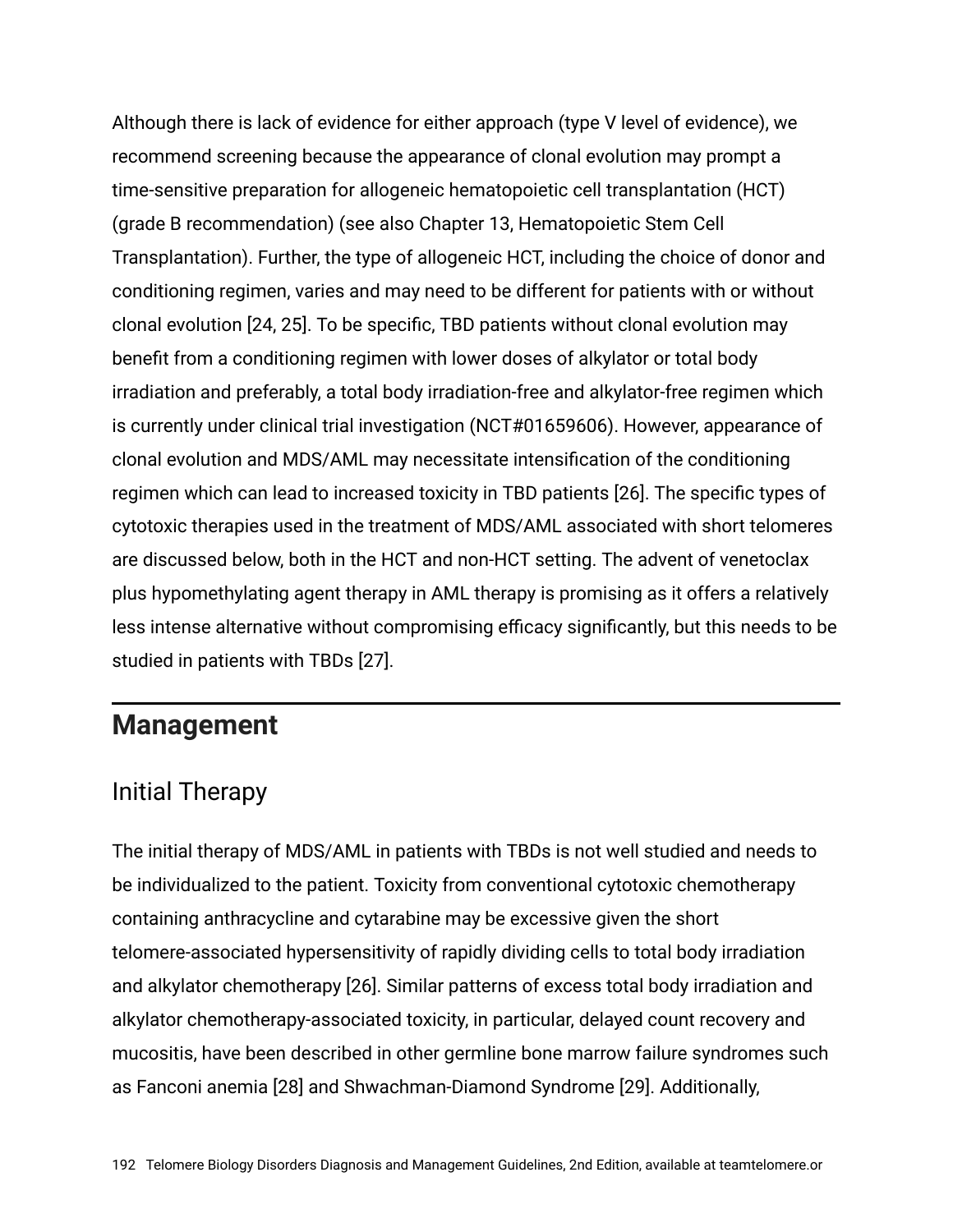TBD-specific extra-hematopoeitic complications such as pulmonary fibrosis and hepatopulmonary syndrome need consideration prior to aggressive therapies [3]. In addition to standard evaluation, in TBD patients with MDS/AML, we recommend testing for liver stiffness with a magnetic resonance elastrography (MR elastogram) and pulmonary function with spirometry/diffusion capacity testing and high-resolution computed tomography (HRCT) scan prior to initiating MDS/AML-directed therapy (level IV/V, grade B recommendation).

In pediatric and adult MDS patients, HMA remains the standard choice for cytoreduction (BM blast  $\leq$  10%) followed by an allogeneic HCT in intermediate-high risk patients (type V level of evidence, grade C recommendation) [30, 31]. For AML therapy, intensive cytotoxic therapy is still the standard of care in young, otherwise fit patients. The regimen of venetoclax plus hypomethylating agent therapy (HMA) is promising for older adults with co-morbidities as it offers a relatively less intense alternative without compromising excessively on efficacy [27]. The optimal approach in patients with TBDs presenting with MDS/AML is unknown, but depending on the clinical context and if available, clinical trials with non-cytotoxic targeted therapies and immunotherapy may be offered to patients.

#### Allogeneic hematopoietic cell transplantation for MDS or AML

TBD patients presenting with MDS/AML should be considered candidates for allogeneic HCT if they fall under the intermediate to high risk categories as assessed by the revised international prognostic scoring system (IPSS-R) for MDS and European LeukemiaNet classification for AML. The presence of short telomeres increase risk for excessive transplant-associated toxicities as has been demonstrated in many studies [24, 32, 33]. Additional organ dysfunction such as pulmonary fibrosis and hepatic disease play a critical role in the choice of conditioning regimen. Agarwal *et al*. have developed a novel conditioning protocol with lower toxicity which is under clinical trial investigation, however this protocol excludes patients with cytogenetic abnormalities associated with MDS and AML (NCT#01659606, see also Chapter 13, Hematopoietic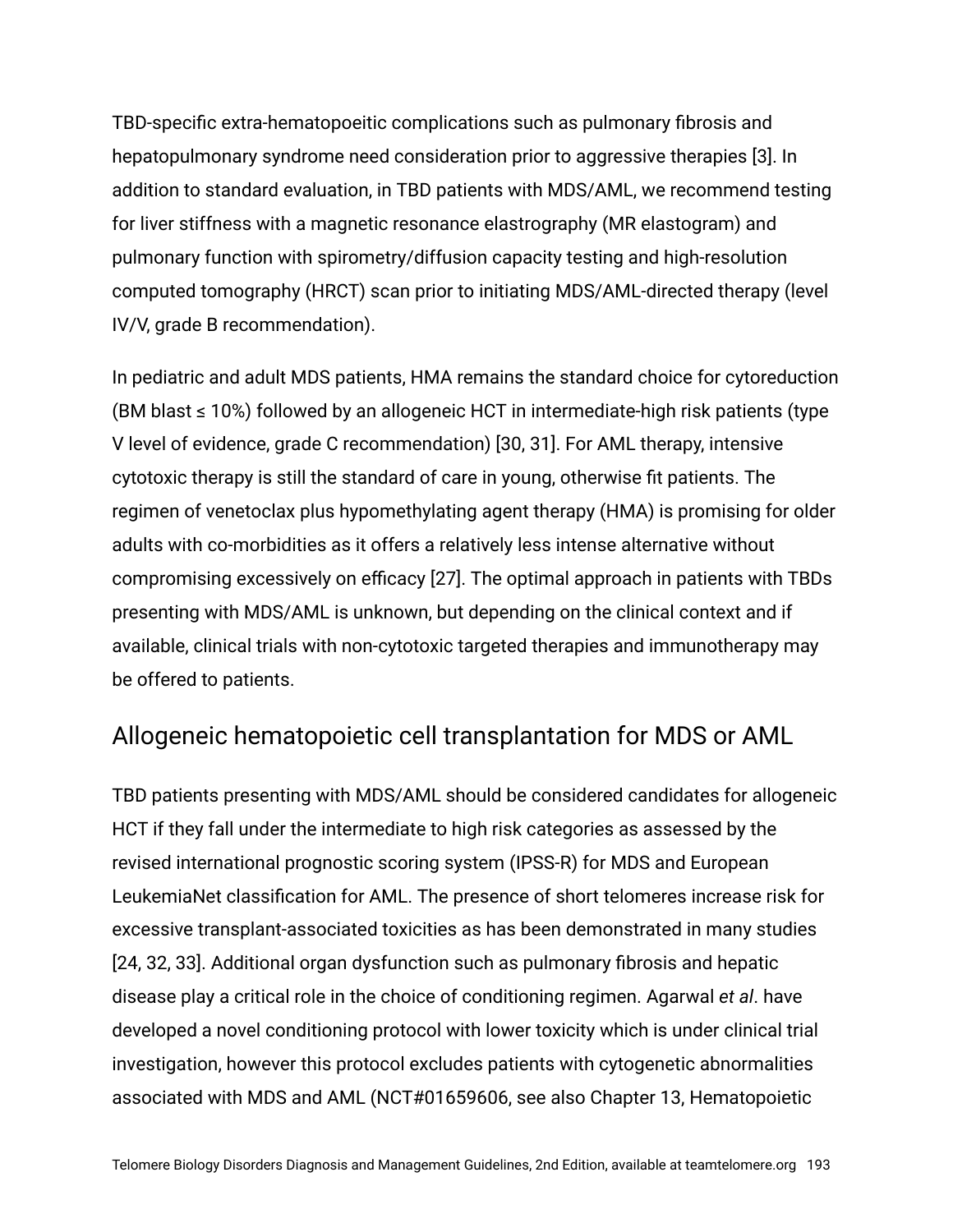Stem Cell Transplantation). When clonal evolution occurs, we recommend choosing a relatively more intensive but still reduced intensity conditioning (type V level of evidence, grade B recommendation). The choice of donors is also especially relevant as related or sibling donors can be carriers of germline variants without obvious phenotypic manifestations. Any potential related donor should undergo telomere length testing or genetic testing if a mutation is known. Choice of stem cell source is highly contextual and depends upon disease status prior to transplant. In pediatric patients, long-term effects of graft versus host disease are especially relevant, and bone marrow is the preferred stem cell source. Optimal choice of conditioning, donors, and stem cell source needs to be systematically studied. Post-HCT care should involve monitoring for development of infections and secondary neoplasms such as squamous cell cancers, including appropriate cancer surveillance and vaccinations. Immune reconstitution may be impaired in some of patients with TBDs due to the inherent T cell immunodeficiency, placing them at risk for infections. Also, the rates of transplant-associated secondary malignancies, in particular head and neck, and genital squamous cell cancers are higher and need periodic screening (see also Chapter 9, Solid Tumors) including preventive measures such as human papillomavirus vaccination.

#### **Summary**

In summary, surveillance and intervention for MDS/AML is a challenge for patients, families, and medical professionals. The management is complicated by other TBD-associated medical problems and potential treatment-related toxicities. Future research efforts should include studying the biology of clonal evolution in the hematopoietic system of patients with TBDs. Single-cell technologies may clarify the question whether clonal evolution occurs specifically in hematopoietic stem cells with critically short telomeres and DNA repair defects, or emerge as separate clones due to proliferative advantage conferred as a consequence of stem cell pool depletion. Prospective studies evaluating optimal screening methods for MDS and AML in TBD patients and their prognostic value are also necessary. Although the focus should be on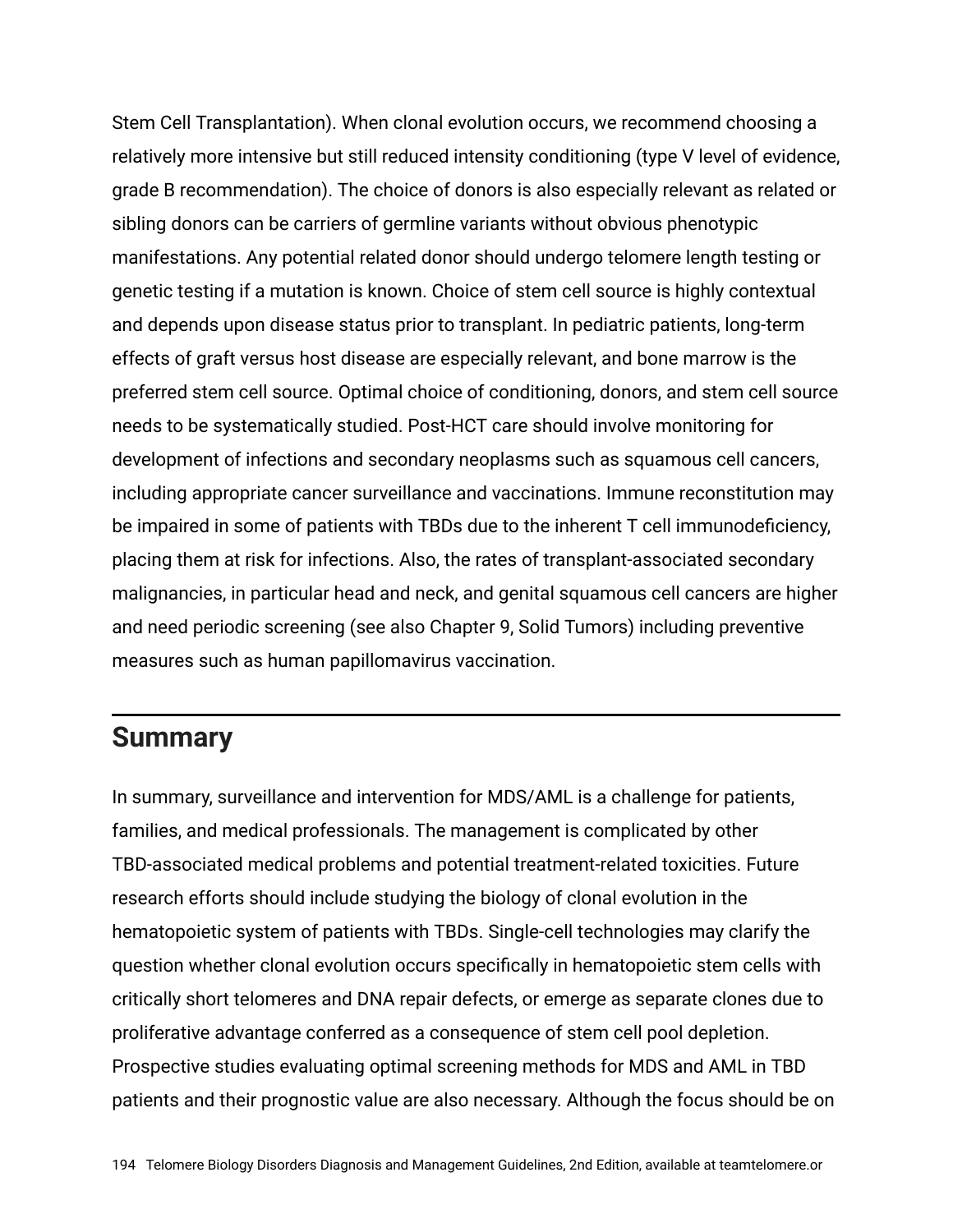prevention due to the challenges of management and poor outcomes associated with MDS/AML in TBDs, efforts should also be directed towards novel non-cytotoxic drug discovery.

#### **Acknowledgments**

Authors acknowledge support from the Mayo Clinic Center for Individualized Medicine and the Henry J. Predolin biobank for supporting the Mayo Clinic Short Telomere Syndrome program.

#### **References**

- 1. Alter BP, Giri N, Savage SA, Rosenberg PS. Cancer in the National Cancer Institute inherited bone marrow failure syndrome cohort after fifteen years of follow-up. *Haematologica.* 2018;103(1)**:**30-39.
- 2. Alter BP, Giri N, Savage SA, Rosenberg PS. Cancer in dyskeratosis congenita. *Blood.* 2009;113(26)**:**6549-6557.
- 3. Schratz KE, Haley L, Danoff SK, Blackford AL, DeZern AE, Gocke CD*, et al.* Cancer spectrum and outcomes in the Mendelian short telomere syndromes. *Blood*. 2020;135(22)**:**1946-1956.
- 4. Campisi J. Cellular senescence as a tumor-suppressor mechanism. *Trends Cell Biol.* 2001;11(11)**:**S27-31.
- 5. Nassour J, Radford R, Correia A, Fusté JM, Schoell B, Jauch A*, et al.* Autophagic cell death restricts chromosomal instability during replicative crisis. *Nature.* 2019;565(7741)**:**659-663.
- 6. Calvete O, Garcia-Pavia P, Domínguez F, et al. The wide spectrum of POT1 gene variants correlates with multiple cancer types. *Eur J Hum Genet*. 2017;25(11):1278-1281.
- 7. Speedy HE, Kinnersley B, Chubb D, et al. Germ line mutations in shelterin complex genes are associated with familial chronic lymphocytic leukemia. *Blood*. 2016;128(19):2319-2326.
- 8. Stanley SE, Armanios M. The short and long telomere syndromes: paired paradigms for molecular medicine. *Curr Opin Genet Dev*. 2015;33:1-9.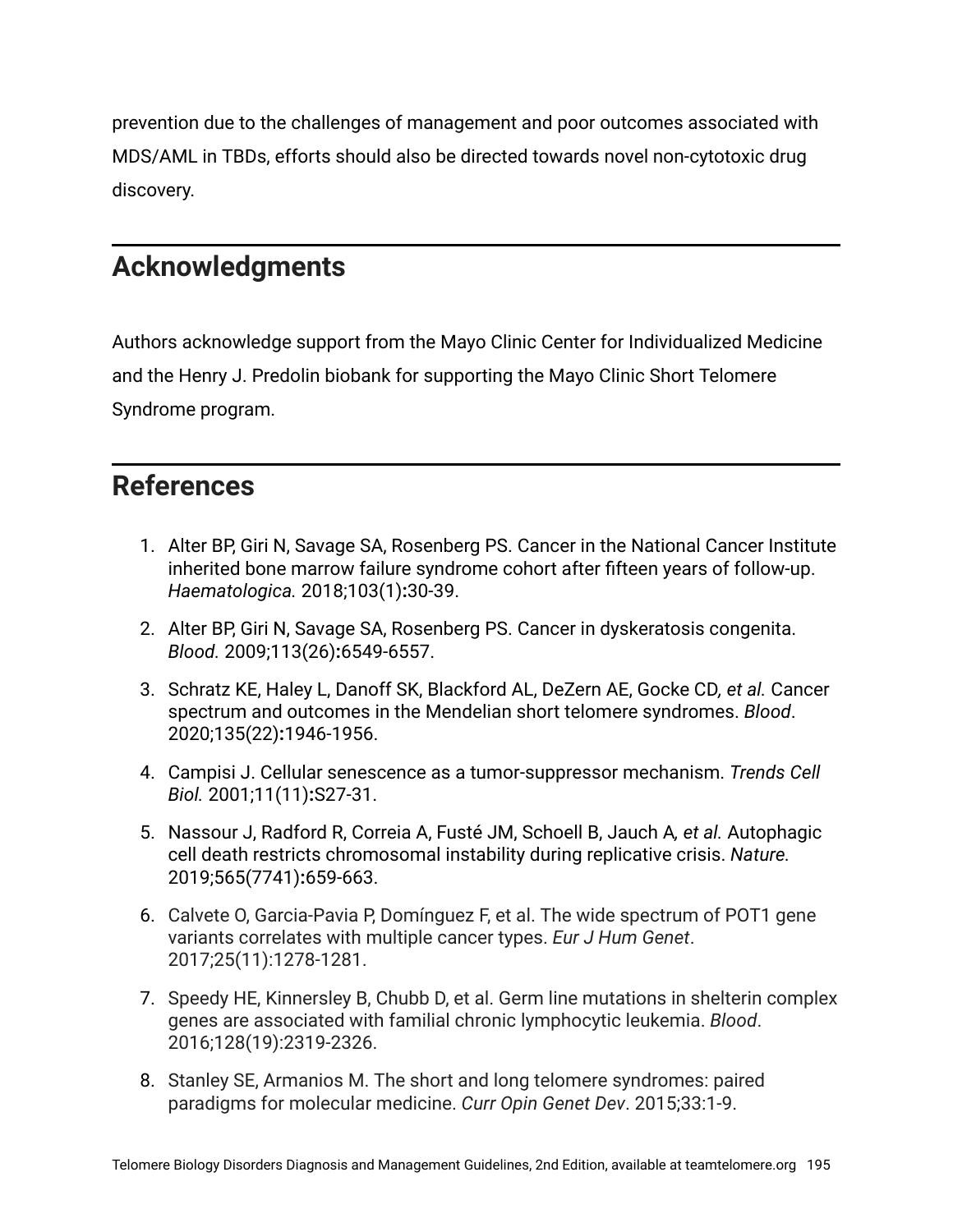- 9. McNally EJ, Luncsford PJ, Armanios M. Long telomeres and cancer risk: the price of cellular immortality. *J Clin Invest*. 2019;129(9):3474-3481.
- 10.Giaccherini M, Macauda A, Sgherza N, Sainz J, Gemignani F, Maldonado JMS*, et al.* Genetic polymorphisms associated with telomere length and risk of developing myeloproliferative neoplasms. *Blood Cancer J*. 2020;10(8):89.
- 11.Tefferi A, Lasho TL, Begna KH, Patnaik MM, Zblewski DL, Finke CM*, et al.* A Pilot Study of the Telomerase Inhibitor Imetelstat for Myelofibrosis. *N Engl J Med*. 2015;373(10):908-919.
- 12.Steensma DP, Bejar R, Jaiswal S, Lindsley RC, Sekeres MA, Hasserjian RP*, et al.* Clonal hematopoiesis of indeterminate potential and its distinction from myelodysplastic syndromes. *Blood*. 2015;126(1):9-16.
- 13.Maciejowski J, Chatzipli A, Dananberg A, Chu K, Toufektchan E, Klimczak LJ*, et al.* APOBEC3-dependent kataegis and TREX1-driven chromothripsis during telomere crisis. *Nat Genet*. 2020;52(9):884-890.
- 14.Wagner CL, Hanumanthu VS, Talbot CC, Jr., Abraham RS, Hamm D, Gable DL*, et al.* Short telomere syndromes cause a primary T cell immunodeficiency. *J Clin Invest*. 2018;128(12):5222-5234.
- 15.Muto T, Walker CS, Choi K, Hueneman K, Smith MA, Gul Z*, et al.* Adaptive response to inflammation contributes to sustained myelopoiesis and confers a competitive advantage in myelodysplastic syndrome HSCs. *Nat Immunol*. 2020;21(5):535-545.
- 16.Arber DA, Orazi A, Hasserjian R, Thiele J, Borowitz MJ, Le Beau MM*, et al.* The 2016 revision to the World Health Organization classification of myeloid neoplasms and acute leukemia. *Blood*. 2016;127(20):2391-2405.
- 17.Burns PB, Rohrich RJ, Chung KC. The levels of evidence and their role in evidence-based medicine. *Plast Reconstr Surg*. 2011;128(1):305-310.
- 18.Mangaonkar AA, Patnaik MM. Short Telomere Syndromes in Clinical Practice: Bridging Bench and Bedside. *Mayo Clin Proc*. 2018;93(7):904-916.
- 19.Townsley DM, Dumitriu B, Young NS. Bone marrow failure and the telomeropathies. *Blood*. 2014;124(18):2775-2783.
- 20.Mosrati MA, Willander K, Falk IJ, Hermanson M, Höglund M, Stockelberg D*, et al.* Association between TERT promoter polymorphisms and acute myeloid leukemia risk and prognosis. *Oncotarget*. 2015;6(28):25109-25120.
- 21.Tong Y, Xiang Y, Li B, Bao S, Zhou Y, Yuan W*, et al.* Association between *TERT* gene polymorphisms and acute myeloid leukemia susceptibility in a Chinese population: a case-control study. *Cancer Cell Int*. 2020;20:313.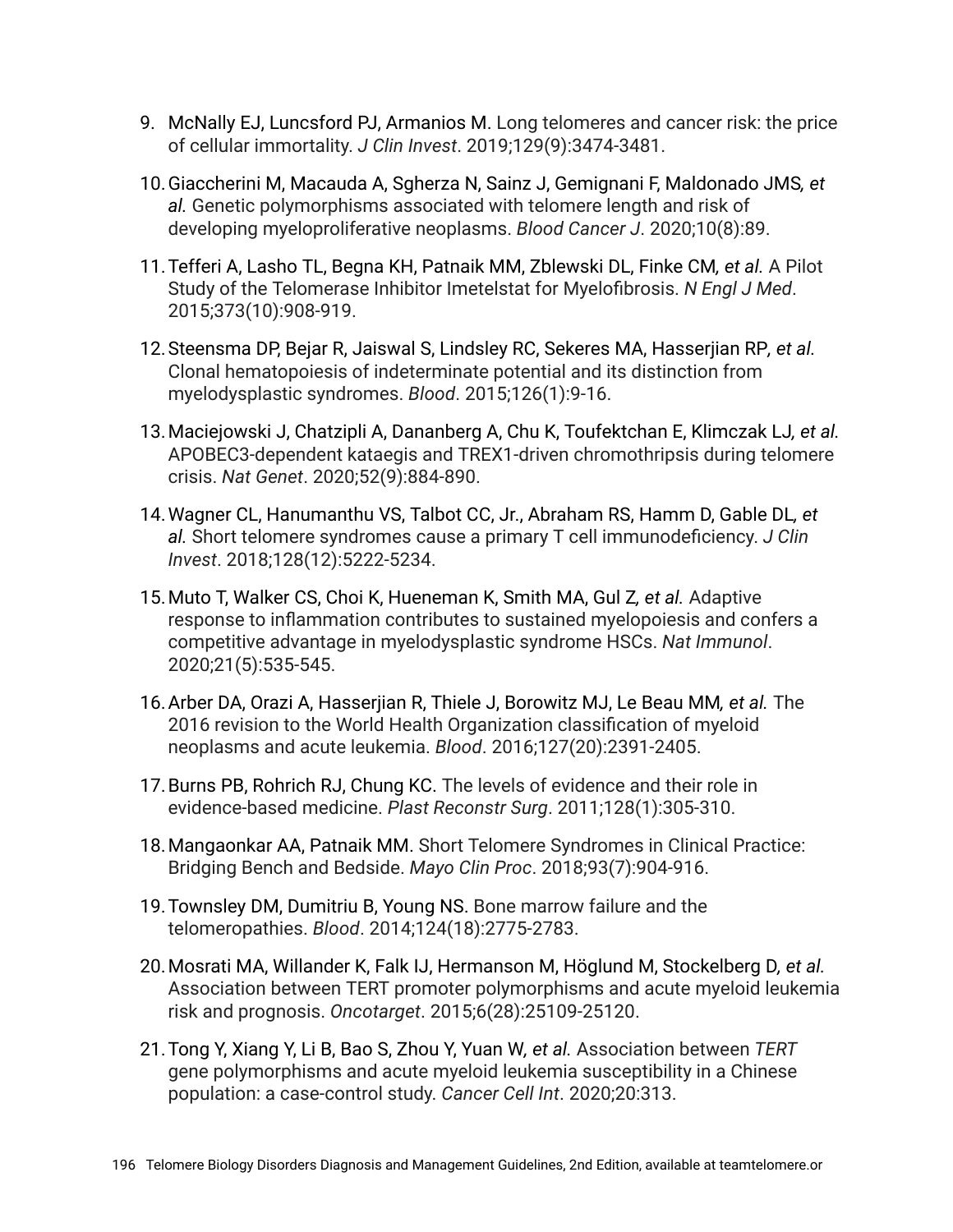- 22.Mangaonkar AA, Ferrer A, Pinto EVF, Cousin MA, Kuisle RJ, Klee EW*, et al.* Clinical Correlates and Treatment Outcomes for Patients With Short Telomere Syndromes. *Mayo Clin Proc*. 2018;93(7):834-839.
- 23.Bick AG, Weinstock JS, Nandakumar SK, Fulco CP, Bao EL, Zekavat SM*, et al.* Inherited causes of clonal haematopoiesis in 97,691 whole genomes. *Nature*. 2020;586(7831):763-768.
- 24.Dietz AC, Orchard PJ, Baker KS, Giller RH, Savage SA, Alter BP*, et al.* Disease-specific hematopoietic cell transplantation: nonmyeloablative conditioning regimen for dyskeratosis congenita. *Bone Marrow Transplant*. 2011;46(1):98-104.
- 25.Alter BP. Inherited bone marrow failure syndromes: considerations pre- and posttransplant. *Hematology Am Soc Hematol Educ Program*. 2017;2017(1):88-95.
- 26.Goytisolo FA, Samper E, Martin-Caballero J, Finnon P, Herrera E, Flores JM*, et al.* Short telomeres result in organismal hypersensitivity to ionizing radiation in mammals. *J Exp Med*. 2000;192(11):1625-1636.
- 27.DiNardo CD, Jonas BA, Pullarkat V, Thirman MJ, Garcia JS, Wei AH*, et al.* Azacitidine and Venetoclax in Previously Untreated Acute Myeloid Leukemia. *N Engl J Med*. 2020;383(7):617-629.
- 28.Peffault de Latour R, Soulier J. How I treat MDS and AML in Fanconi anemia. *Blood*. 2016;127(24):2971-2979.
- 29.Myers KC, Furutani E, Weller E, Siegele B, Galvin A, Arsenault V*, et al.* Clinical features and outcomes of patients with Shwachman-Diamond syndrome and myelodysplastic syndrome or acute myeloid leukaemia: a multicentre, retrospective, cohort study. *Lancet Haematol*. 2020;7(3):e238-e246.
- 30.Waespe N, Van Den Akker M, Klaassen RJ, Lieberman L, Irwin MS, Ali SS*, et al.* Response to treatment with azacitidine in children with advanced myelodysplastic syndrome prior to hematopoietic stem cell transplantation. *Haematologica*. 2016;101(12):1508-1515.
- 31.de Witte T, Bowen D, Robin M, Malcovati L, Niederwieser D, Yakoub-Agha I*, et al.* Allogeneic hematopoietic stem cell transplantation for MDS and CMML: recommendations from an international expert panel. *Blood*. 2017;129(13):1753-1762.
- 32.Gadalla SM, Wang T, Haagenson M, Spellman SR, Lee SJ, Williams KM*, et al.* Association between donor leukocyte telomere length and survival after unrelated allogeneic hematopoietic cell transplantation for severe aplastic anemia. *JAMA*. 2015;313(6):594-602.